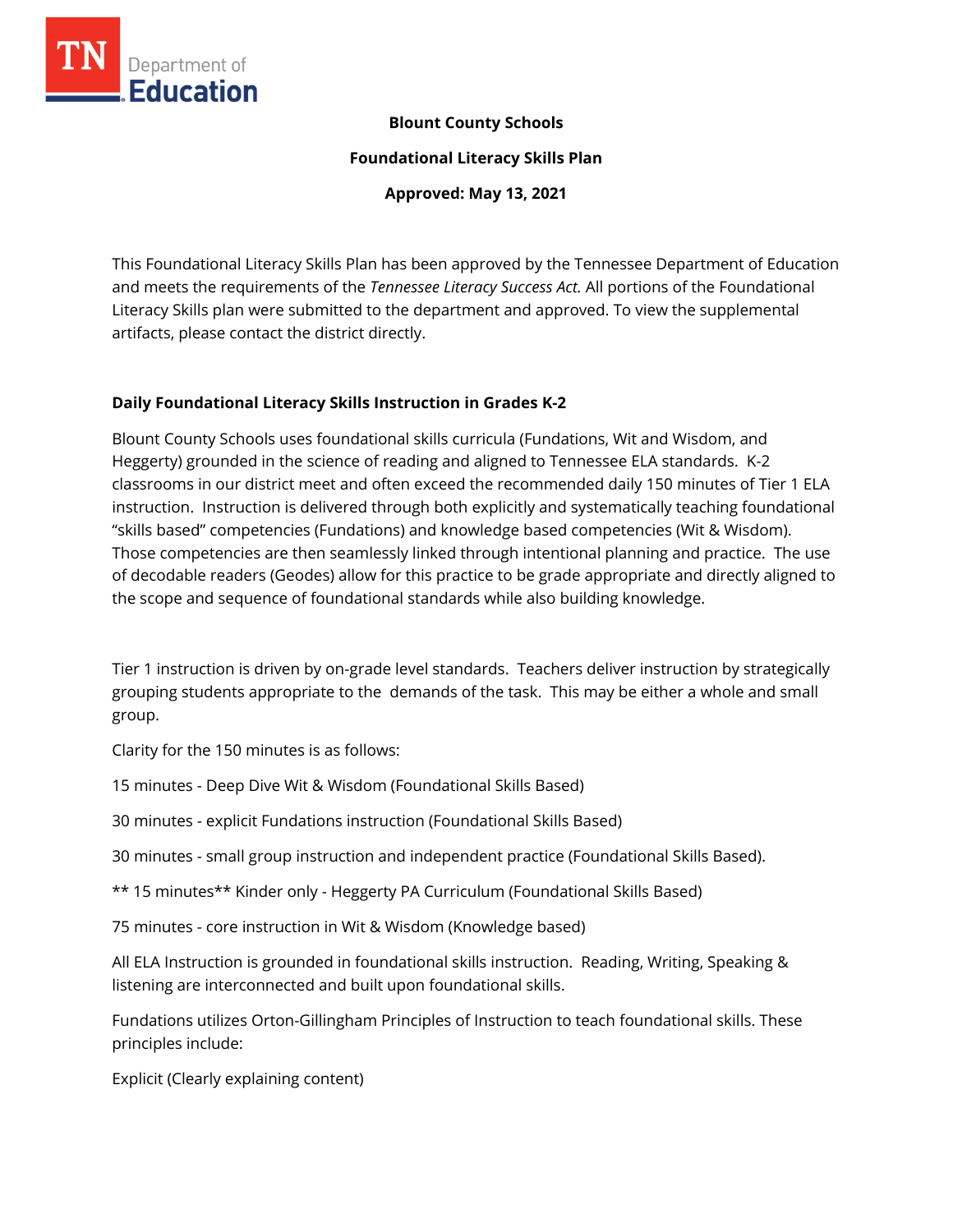Department of **Education** 

Systematic (Sequential and Cumulative)

Multi-Sensory, engaging multiple learning modalities

Repetition, multiple opportunities to practice

Immediate feedback

Skills taught to mastery within Fundations: (Phonological Awareness, Phonemic Awareness, Alphabetic Principle, Sound Mastery, Phonics, Vocabulary, High Frequency Words, Comprehension, Foundational Writing Components (hand writing, spelling, punctuation and capitalization)).

Our improvements for next year are focused on strengthening our foundational literacy instruction through administering common assessments for each unit in Fundations, requiring at least 80% of the class to score at least 80%. Teachers will re-teach and follow up if this benchmark is not met before moving on to the next unit's instruction.

We have also purchased and trained all K-2 teachers on the Geodes decodable reader program (books follow the scope and sequence of the Fundations curriculum and the content knowledge of the Wit and Wisdom curriculum) to be used in small groups beginning in the 2021-2022 school year.

## **Daily Foundational Literacy Skills Instruction in Grades 3-5**

Blount County Schools has an integrated literacy block for grades 3-5 grounded in reading science and aligned to Tennessee ELA standards, including morphology, spelling, writing, fluency and grammar. Our curriculum materials are selected from those approved by the state Textbook and Instructional Materials Quality Commission. During a 90 minute block of ELA instruction daily the curriculum integrates all domains within the TN State Standards including comprehension, fluency and vocabulary instruction as well as foundational literacy skills standards.

## **Approved Instructional Materials for Grades K-2**

Approved waiver for other materials

## **Approved Instructional Materials for Grades 3-5**

Great Minds - 3-5 Wit and Wisdom

# **Universal Reading Screener for Grades K-5. This screener complies with RTI<sup>2</sup>and Say Dyslexia requirements.**

Blount County Schools uses the iReady Assessment as our Universal Screener 3 times per year. We also use aimsweb Plus to progress monitor students who receive Tier 2 and Tier 3 interventions.

### **Intervention Structure and Supports**

In the fall, students are given a universal screener (IReady) to determine which students have a reading deficiency or are "at risk." Our grade level teachers, principals, and members of the school's data team will review universal screener results, grades, formative assessments, summative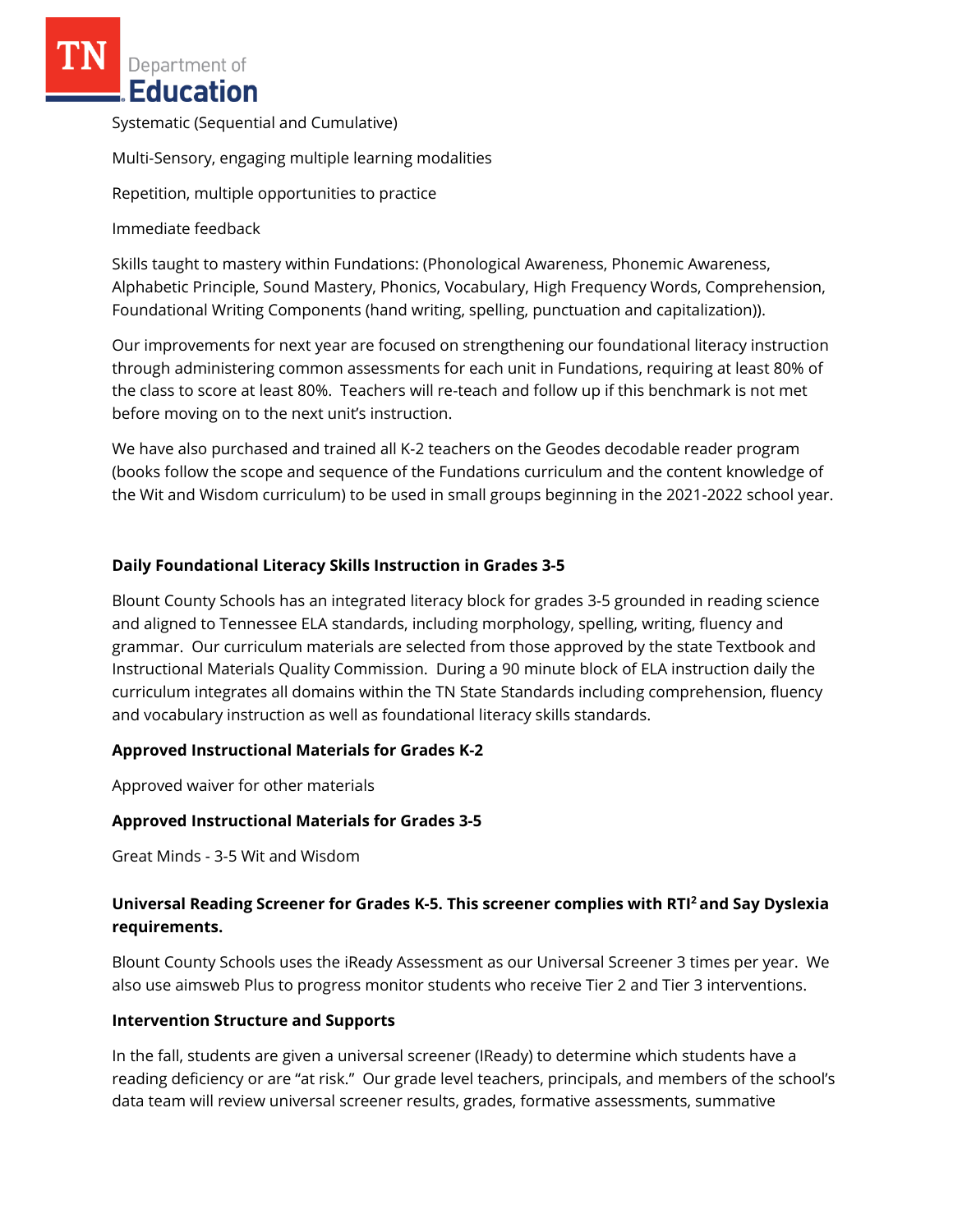Department of Education

assessments, classroom performance, and teacher observations, in addition to any other relevant information of students who score between the 0-25th percentile. Those students who are classified as in need of Tier ll or Tier lll will be given a survey level assessment to determine specific deficits and assigned appropriate small group intervention. Students receiving Tier ll instruction will receive a 30 minute small group intervention time to address their area of need. These students are progress monitored on their specific area of deficit at minimum two times per month. Students receiving Tier lll instruction will receive a 45 minute small group intervention time to address their area of need. These students are progress monitored on their specific area of deficit each week.

We have research-based options for reading intervention support available to our students who are "at-risk" and/or who have been identified with a reading deficiency. Our universal screener provides teachers with a detailed developmental analysis that provides teachers with a skill specific guide, and activities that directly address skill gaps. When an intervention is proving ineffective our data team reconvenes to determine that a more comprehensive, strategic intervention is needed (such Wilson Reading Systems). Data teams meet every 4 ½ weeks to determine if a change in the intervention is needed. The data team will also review current data to determine if additional changes to Tiered groups are needed (i.e add new students, dismiss students, and/or change interventionist). The data team also looks at other variables, such as, attendance, engagement, and/or behavior. The data team may also refer to the Blount County Schools decision tree to determine student placement.

Our students receive systematic and explicit instruction in their area of deficit in small groups using research-based materials and strategies. These students are also screened using additional survey level assessments, and ongoing progress monitoring probes to determine if they have characteristics of dyslexia. Students who demonstrate those characteristics receive intensive intervention that meets the requirements of the "Say Dyslexia Law". Families are notified that the Wilson Reading Systems Intensive intervention will be used to support those students, as it is based on the Orton-Gillingham approach of systematic and explicit instruction and is considered a strong support for those students.

Intervention takes place daily during a grade-level time in the master schedule just for RTI. When students are in their RTI groups, they work in a systematic way using research based strategies with activities and assignments that support their skill deficit. For example, students who need instruction in phonics and phonological awareness will practice alphabetic principles, letter sound fluency, and word work.

## **Parent Notification Plan/Home Literacy Reports**

Blount County schools has developed a specific and extensive parent communication plan that sets expectations for all schools, K-12. Parent communication is timely and is written in a family-friendly format. It specifically explains each reading domain assessed, individual student skill progress over time, current instructional needs and next steps for skill practice, including home activities for families.